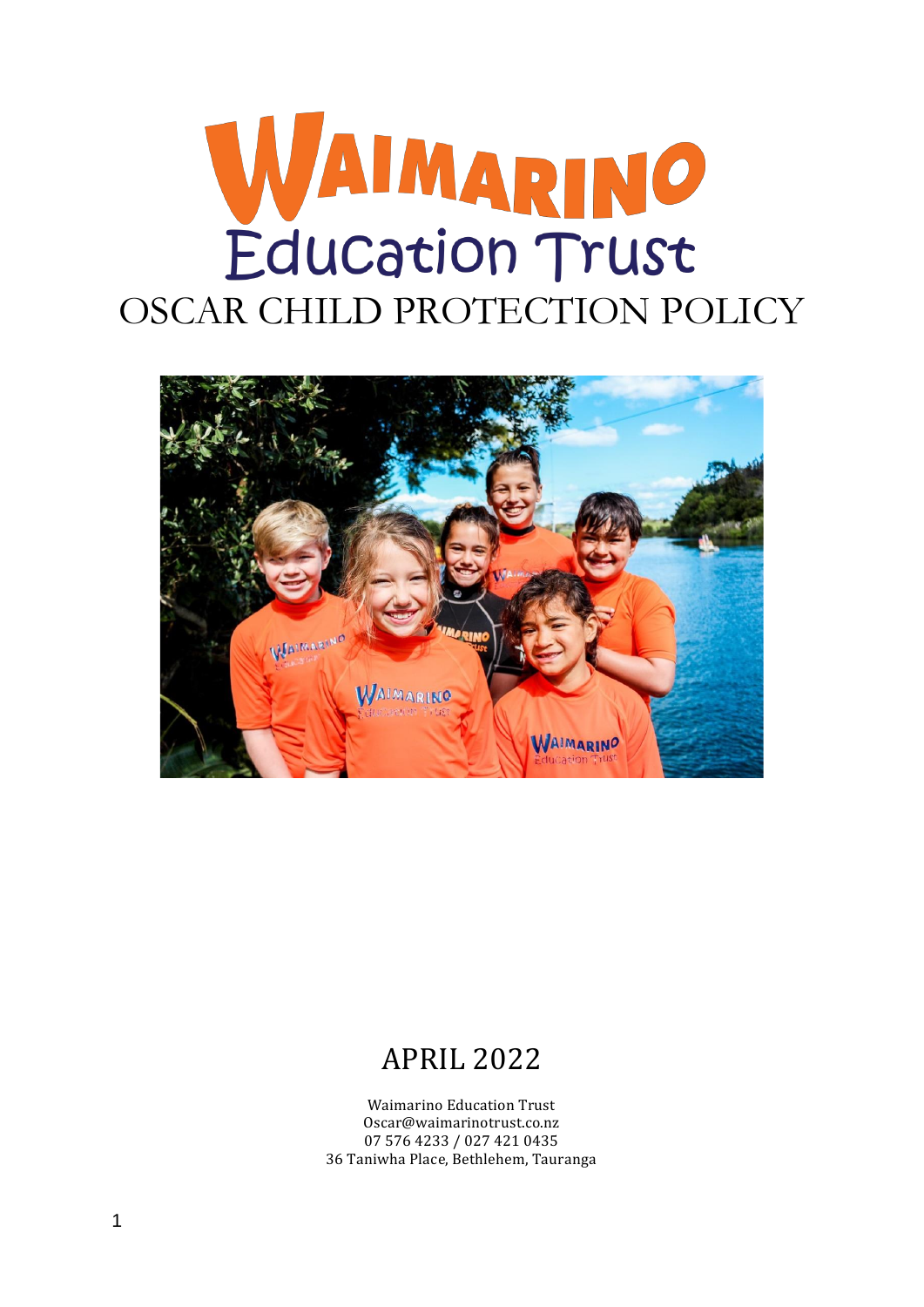# **CONTENTS**

| 1. Mission Statement                                                              | Page 3               |
|-----------------------------------------------------------------------------------|----------------------|
|                                                                                   | $\frac{1}{2}$ Page 3 |
| 3. Purpose of Protection Plan                                                     | Page <sub>4</sub>    |
|                                                                                   | $\equiv$ Page 7      |
|                                                                                   | Page 8               |
|                                                                                   | Page 9               |
|                                                                                   | Page 10              |
|                                                                                   | _Page 11             |
| 9. Suspected or Current Ongoing Abuse or Neglect _________________________Page 11 |                      |
| 10. Procedures to Follow regarding Staff __________                               | Page 12              |
| 11. Review Schedule                                                               | $\_\$ Page 13        |
| 12. Recruitment and Employment _______                                            | Page 13              |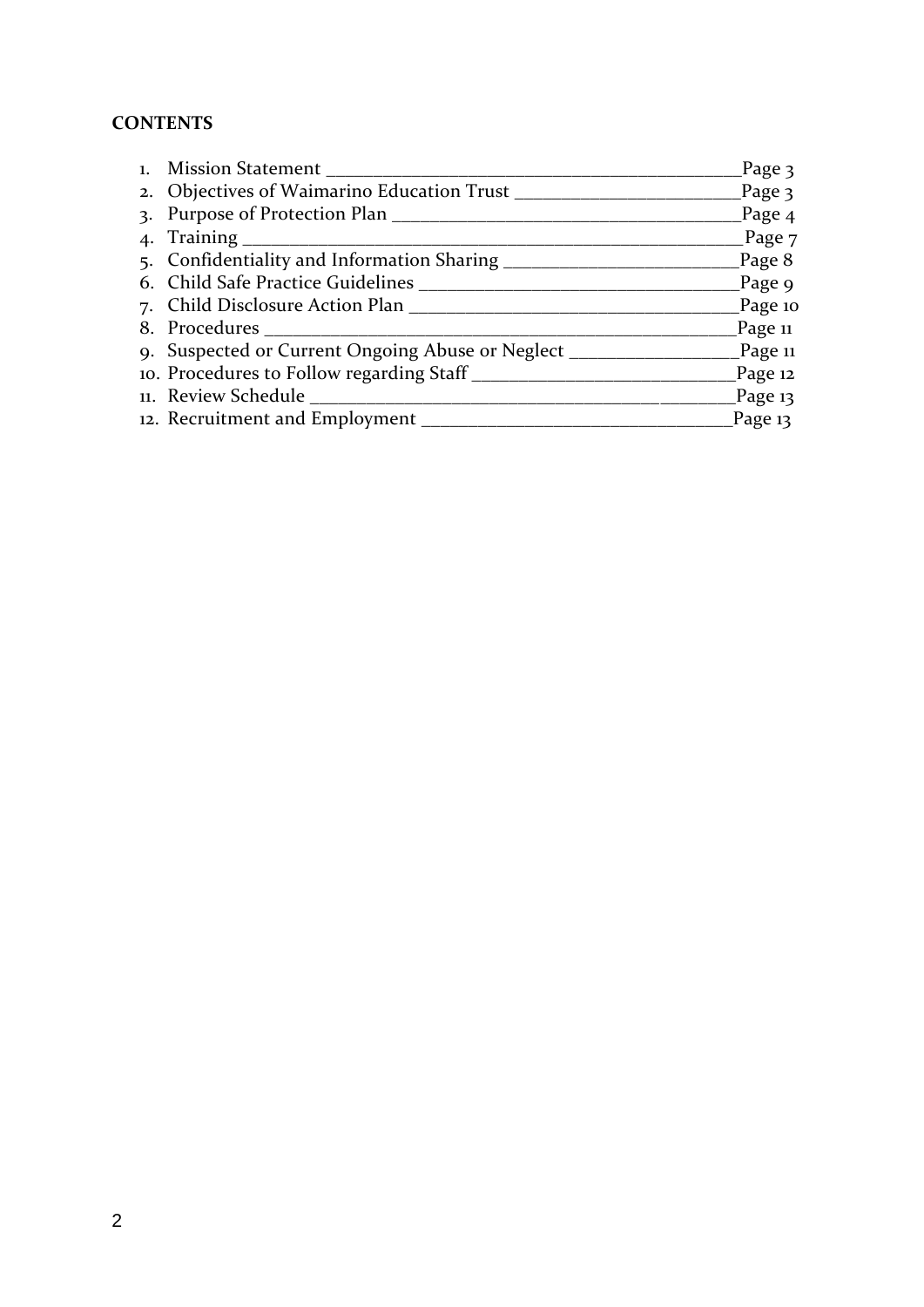#### **1. Mission Statement**

The Waimarino Education Trust OSCAR Programmes aim to provide a safe and stimulating range of recreational activities and experiences for children aged 5-13 from all demographic and cultural backgrounds. A key focus of the programme emphasises developing 'our future leaders' both mentally and physically while attempting to encompass and provide for individual needs and interests.

#### Basically, we:

**LIVE** – Teaching children to make the most out of life, accept new challenges, to assess the risks and to always put safety first. Face their fear and do it anyway. To always put in 100% and to never give up.

**LAUGH** – Have fun; make new friends, laugh and play. Create lasting memories and experiences.

**LEARN** – By teaching new skills to your children we will build their self-esteem, challenge them to discover a higher level of confidence, and help them achieve their goals. Our fantastic staffs are chosen not only for their amazing skills in running programmes like this but also because they are great role models for today's children.

*Please note: Waimarino Education Trust is a Charitable Trust focused on education for children. The trust provides out-of-school programmes and purposely designed programmes for school groups, for children from 5 to 17 years old.*

#### **2. Objectives of the Waimarino Education Trust**

To provide children in the 5 -13 years age group with recreation programmes that are:

- Age appropriate
- Well supervised
- Structured
- Safe
- Responsible
- Enjoyable
- Fun
- Our objective is to inspire and motivate the children of today while providing a fun, safe and stimulating environment where children feel safe and parents feel secure knowing that their children are being well cared for
- To provide equal opportunities to children with the absence of discrimination
- The Waimarino Education Trust OSCAR Programmes operate in accordance to standards recommended by Oranga Tamariki and they have a CYFS Level Four Standards Approval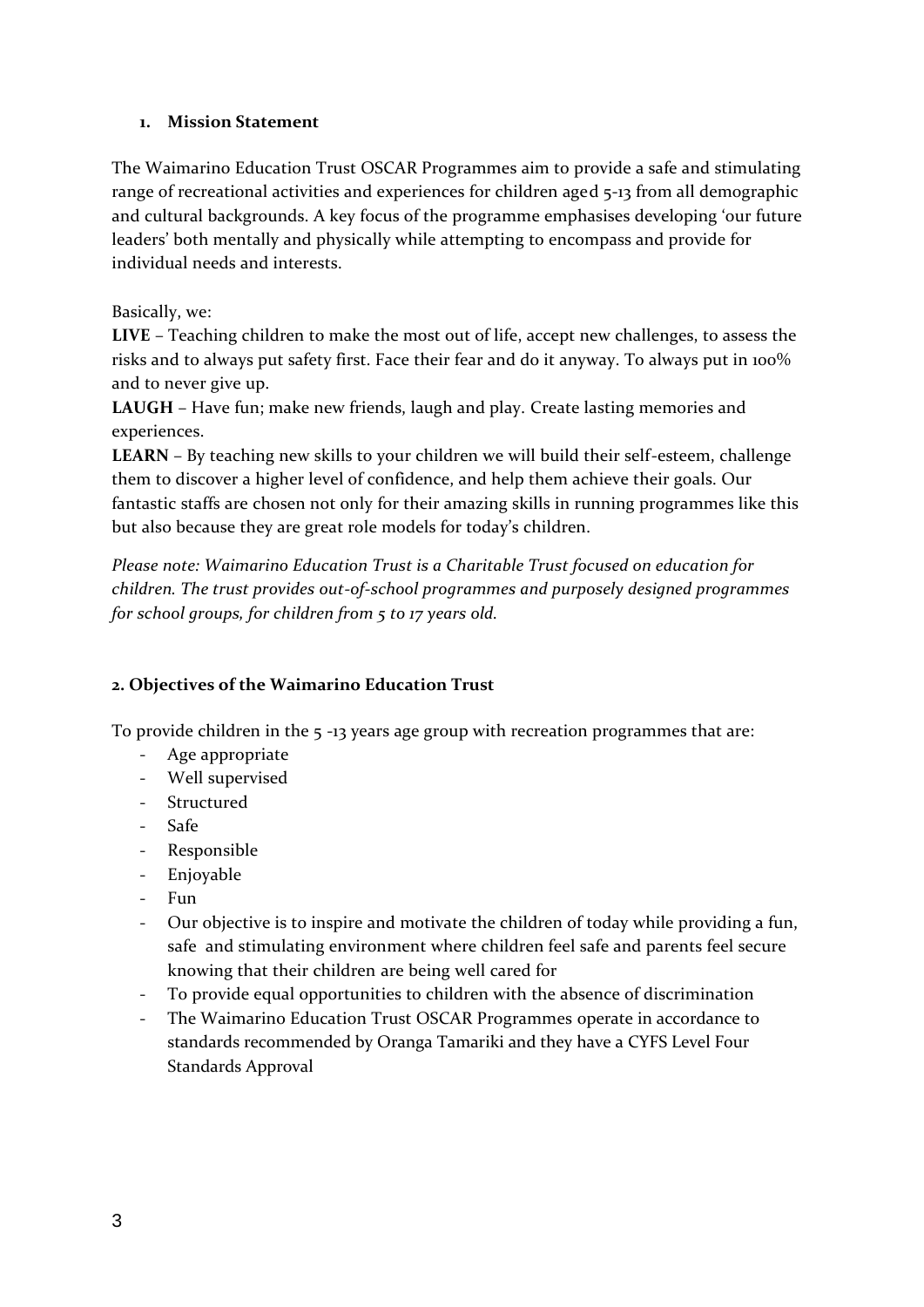# **Summary**

Ensuring the wellbeing and safety of children, family/whanau and the public including prevention of child abuse or maltreatment, is a paramount goal of this organisation. This policy provides guidance to staff on how to identify and respond to concerns about the wellbeing of a child, including possible abuse or neglect.

The interests of the child will be the paramount consideration when any action is taken in response to suspected abuse or neglect. This organisation commits to support the statutory agencies (Child, Youth and Family and the New Zealand Police) to investigate abuse and will report suspected cases and concerns to these agencies as per the process in this policy.

Our Designated Person for Child Protection, Katie Price, will be responsible for the maintenance and annual review of this policy, in addition to carrying out the responsibilities outlined in this policy. Staff will not assume responsibility beyond the level of their experience and training.

Our organisation commits to ensure staffs have access to the training they need.

This policy was authored by Katie Price on 31<sup>st</sup> March 2022. A digital copy can be found on our website at [www.waimarinotrust.co.nz](http://www.waimarinotrust.co.nz/)

The policy is due to be updated on 31<sup>st</sup> March 2022. It is consistent with Child, Youth and Family and Police guidelines and will be updated when new guidance is issued.

#### **3. Purpose of Protection Policy**

Our child protection policy supports our staff to respond appropriately to potential child protection concerns, including suspected abuse or neglect. It is our organisation's commitment to protect children, members of family/ whanau and the community from abuse and to recognise the important roles all of our staff have in protecting children.

This policy provides a broad framework and expectations to protect children, their families/ whanau and members of the public in actual or suspected child abuse and neglect.

It applies to all staff, including volunteers and part-time or temporary roles and contractors.

It is intended to protect all children that staff may encounter, including siblings, the children of adults accessing services and any other children encountered by staff as they provide their service.

In addition to guiding staff to make referrals of suspected child abuse and neglect to the statutory agencies – i.e., Oranga Tamariki and the Police – this policy will also help our staff to identify and respond to the needs of the many vulnerable children whose wellbeing is of concern.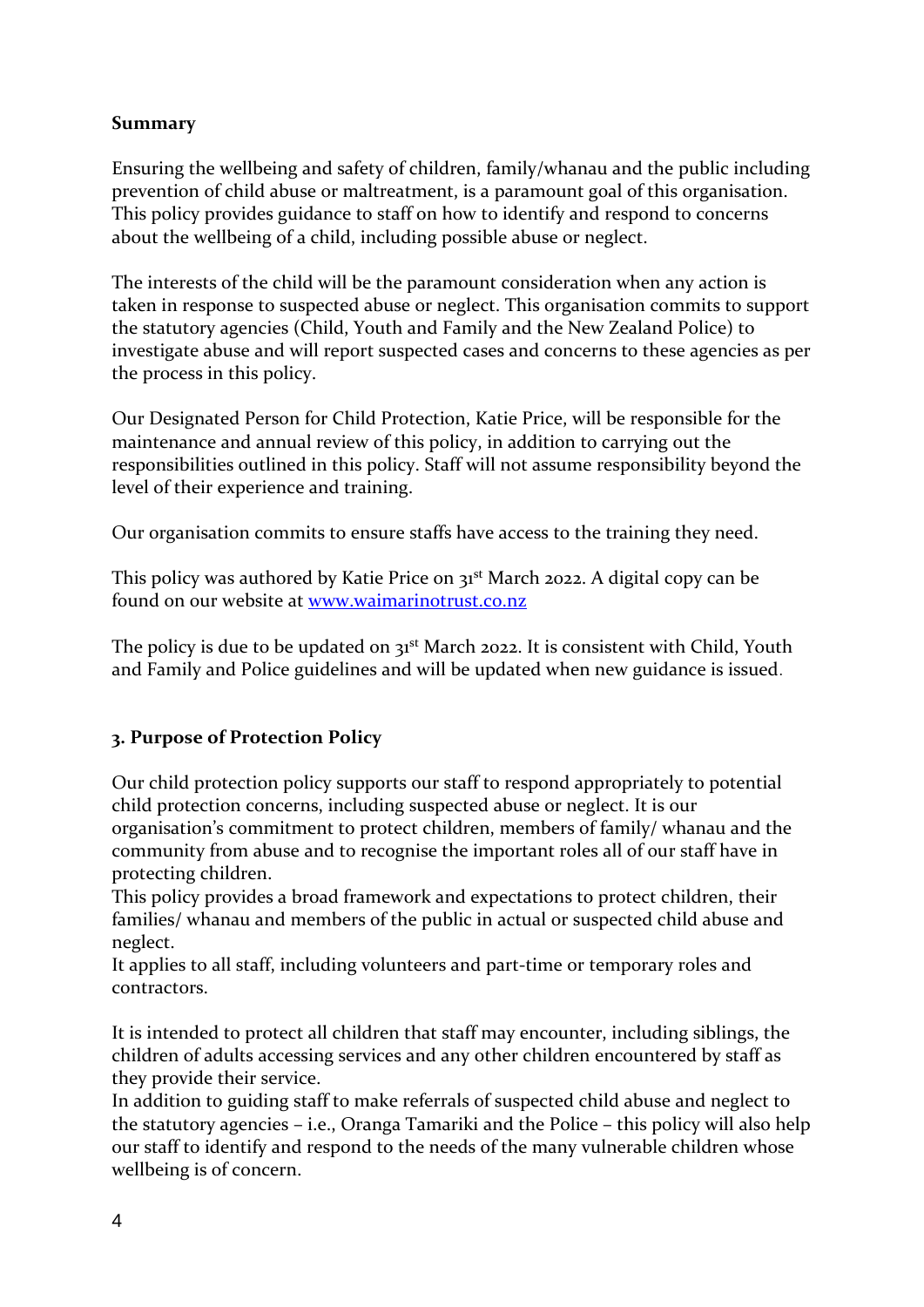We recognise that in many of these cases, the involvement of statutory agencies would be inappropriate and potentially harmful to families/whānau. Throughout New Zealand statutory and no statutory agencies provide a network of mutually supportive services, and it is important for our organisation to work with these to respond to the needs of vulnerable children and families/whānau in a manner proportionate to the level of need and risk. Contact details for agencies and services in our community are provided as an appendix to this policy.

- CAHMS Tauranga 07 579 8000 (Ask for advice)
- Oranga Tamariki 0508 326459 (Make a disclosure statement)
- New Zealand Police 111 (If you feel like the child is in immediate danger)
- Youth Horizon 07 575 2639 (If the child has come from there)

To ensure that Waimarino demonstrates continual improvement in child protection practice, we will work to maintain a good working relationship with child protection agencies and support our staff to protect children from abuse by consulting with experts with specialist knowledge and providing the necessary training options. We also commit to explore opportunities to work with other providers, including from other sectors, to develop a network of child protection practice in our community. This policy applies to all staff, including contractors and volunteers.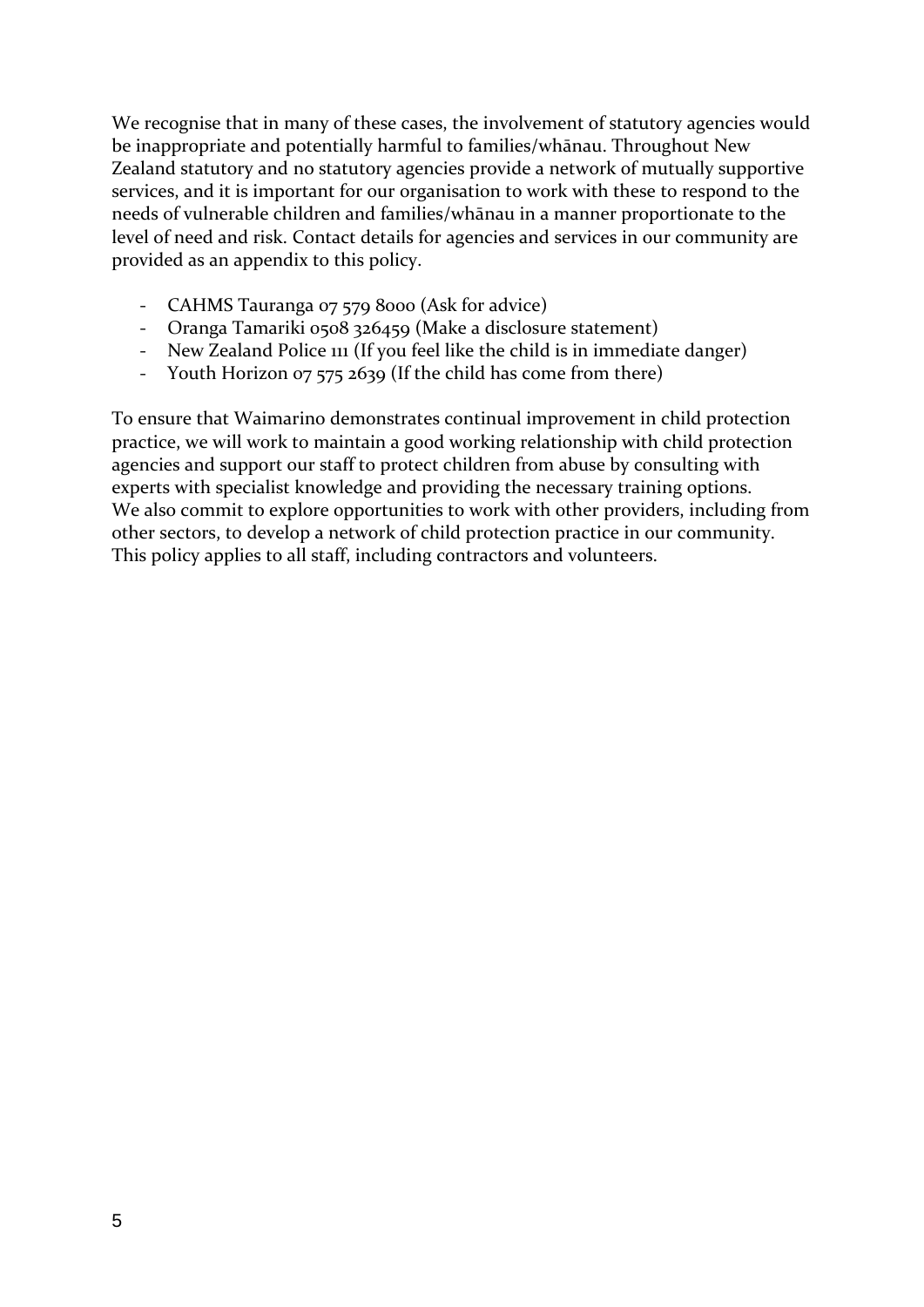# **Definitions;**

- **Child**  any child or young person aged under 17 years and who is not married or in a civil union.
- **Child protection –** activities carried out to ensure that children are safe in cases where there is suspected abuse or neglect or are at risk of abuse or neglect.
- **Designated person for child protection**  the manager/supervisor or designated person responsible for providing advice and support to staff where they have a concern about an individual child or who want advice about child protection policy.
- **Disclosure**  information given to a staff member by a child, parent or caregiver or a third party in relation to abuse or neglect.
- **Child, Youth and Family (Oranga Tamariki)**  the agency responsible for investigating and responding to suspected abuse and neglect and for providing care and protection to children found to be in need.
- **New Zealand Police**  the agency responsible for responding to situations where a child is in immediate danger and for working with Child, Youth and Family in child protection work and investigating cases of abuse or neglect where an offence may have occurred.
- **Physical abuse**  any acts that may result in physical harm of a child or young person. It can be, but is not limited to: bruising, cutting, hitting, beating, biting, burning, and causing abrasions, strangulation, suffocation, and drowning, poisoning and fabricated or induced illness.
- **Sexual abuse**  any acts that involve forcing or enticing a child to take part in sexual activities, whether or not they are aware of what is happening. Sexual abuse can be, but is not limited to:
- **Contact abuse:** touching breasts, genital/anal fondling, masturbation, oral sex, Penetrative or non-penetrative contact with the anus or genitals, encouraging the child to perform such acts on the perpetrator or another, involvement of the child in activities for the purposes of pornography or prostitution.
- **Non-contact abuse:** exhibitionism, voyeurism, exposure to pornographic or sexual imagery, inappropriate photography or depictions of sexual or suggestive behaviours or comments.
- **Emotional abuse**  any act or omission that results in adverse, or impaired psychological, social, intellectual and emotional functioning, and/or development.
- This can include:
- Patterns of isolation, degradation, constant criticism or negative comparison to others. Isolating, corrupting, exploiting or terrorising a child can also be emotional abuse
- Exposure to family/whānau or intimate partner violence.
- **Neglect**  neglect is the most common form of abuse. Neglect can be:
- Physical (not providing the necessities of life like a warm place, food and clothing).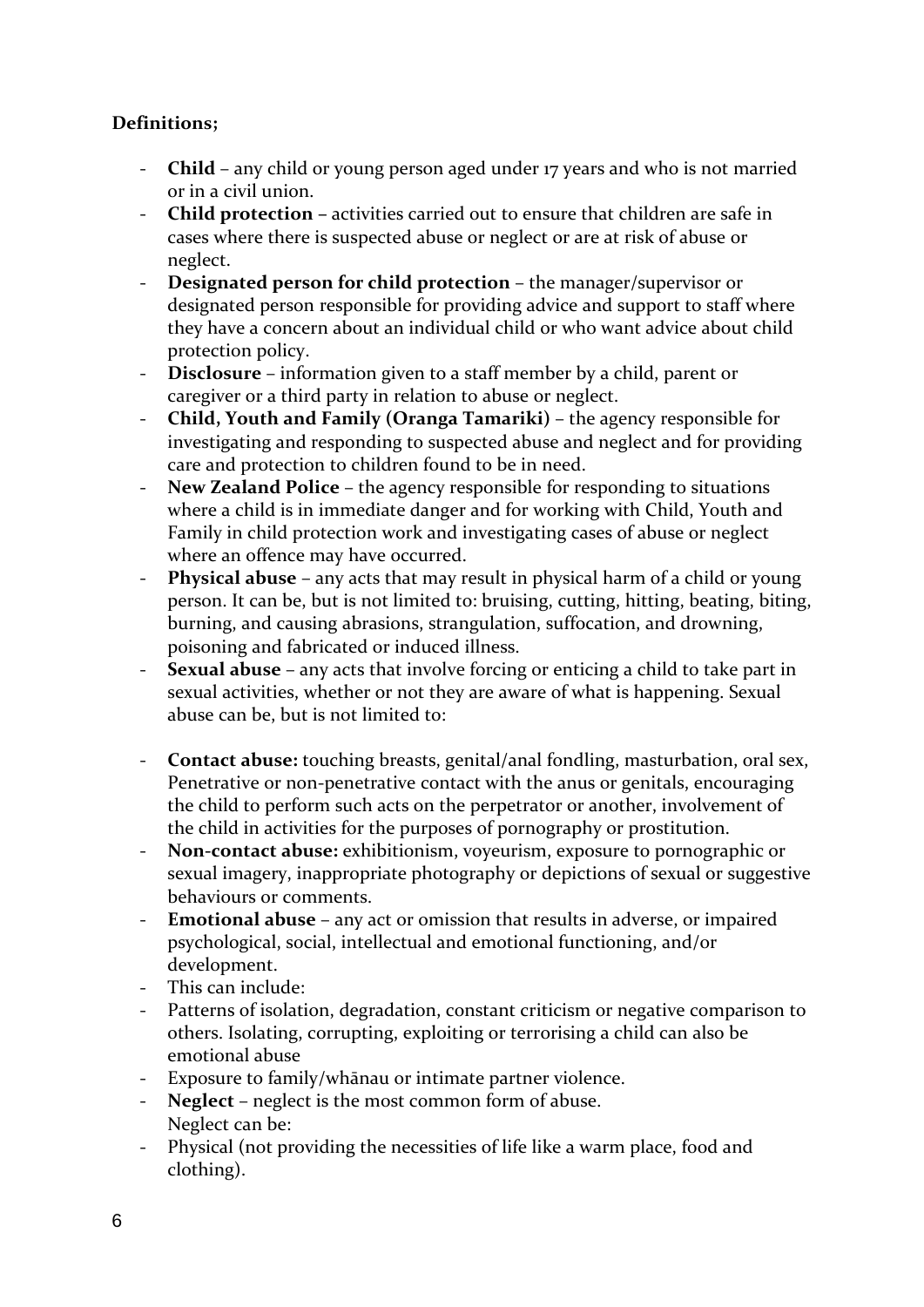- Emotional (not providing comfort, attention and love).
- Neglectful supervision (leaving children without someone safe looking after them).
- Medical neglect (not taking care of health needs).
- Educational neglect (allowing chronic truancy, failure to enrol in education or Inattention to education needs).

# **4. Training**

We are committed to maintaining and increasing staff awareness of how to prevent, recognise and respond to abuse through appropriate training. As part of their induction, new staff is made aware of the policy on child protection.

## **Identifying child abuse and neglect**

Our approach to identifying abuse or neglect is guided by the following principles:

We understand that every situation is different and it's important to consider all available information about the child and their environment before reaching conclusions.

 For example, behavioural concerns may be the result of life events, such as divorce, accidental injury, the arrival of a new sibling etc.

- We understand when we are concerned a child is showing signs of potential abuse or neglect we should talk to someone, either a colleague, manager/supervisor or the Designated Person for Child Protection – we shouldn't act alone.
- While there are different definitions of abuse, the important thing is for us to consider overall wellbeing and the risk of harm to the child. It is not so important to be able to categorise the type of abuse or neglect.
- It is normal for us to feel uncertain, however, the important thing is that we should be able to recognise when something is wrong, especially if we notice a pattern forming or several signs that make us concerned.
- Exposure to intimate partner violence (IPV) is a form of child abuse. There is a high rate of co-occurrence between IPV and the physical abuse of children.

We recognise the signs of potential abuse:

- *Physical signs* (e.g., unexplained injuries, burns, fractures, unusual or excessive itching, genital injuries, and sexually transmitted diseases).
- *Developmental delays* (e.g., small for their age, cognitive delays, falling behind in school, poor speech and social skills)
- *Emotional abuse/neglect* (e.g., sleep problems, low self-esteem, obsessive behaviour, inability to cope in social situations, sadness/loneliness and evidence of self-harm).
- *Behavioural concerns* (e.g., age inappropriate sexual interest or play, fear of a certain person or place, eating disorders/substance abuse, disengagement/neediness, aggression).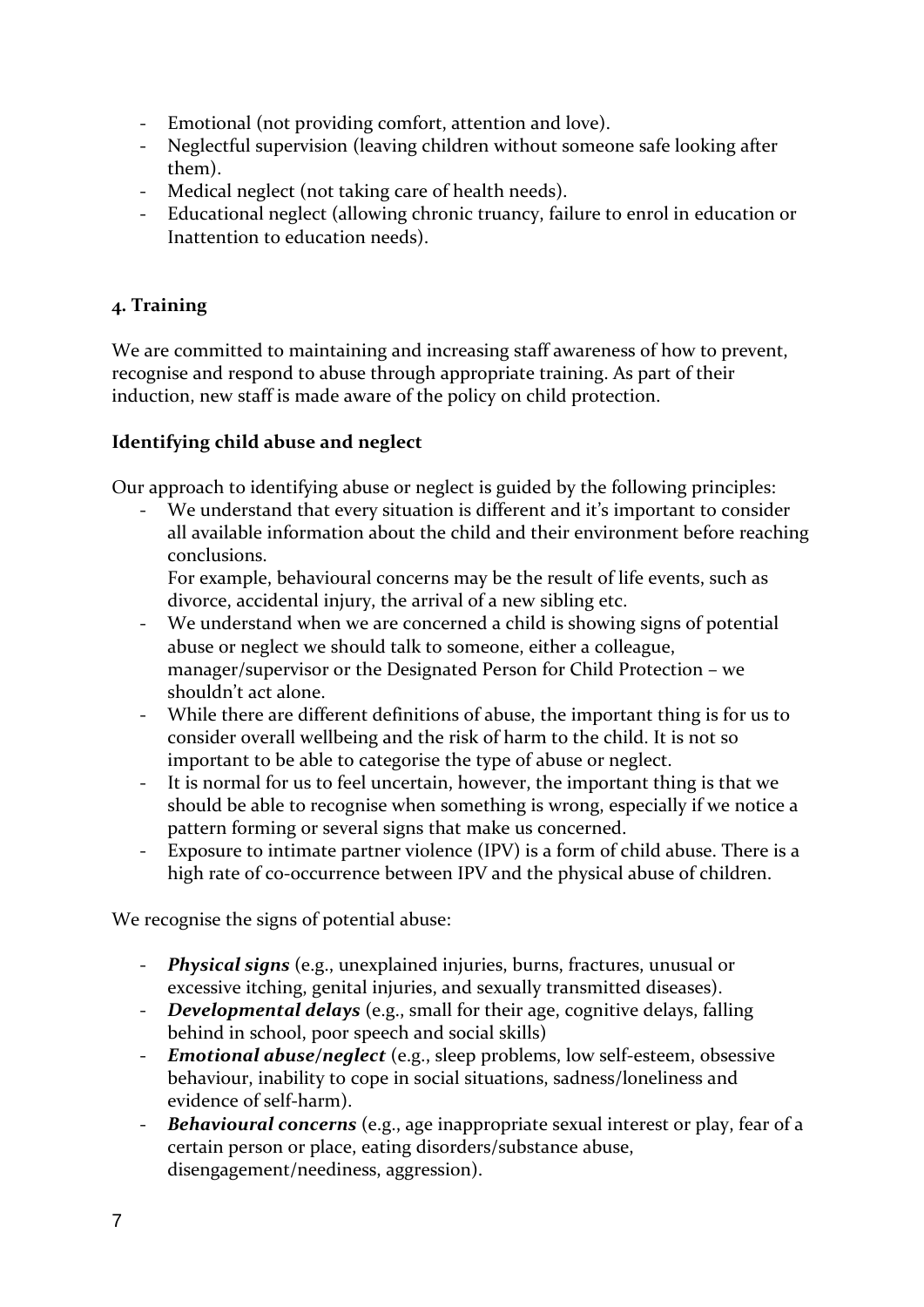- The child talking about things that indicate abuse (sometimes called an allegation or disclosure).
- *Physical signs* (e.g., looking rough and uncared for, dirty, without appropriate clothing, underweight).
- *Developmental delays* (e.g., small for their age, cognitive delays, falling behind in school, poor speech and social skills).
- *Emotional abuse/neglect* (e.g., sleep problems, low self-esteem, obsessive behaviour, inability to cope in social situations, sadness/loneliness and evidence of self-harm).
- *Behavioural concerns* (e.g., disengagement/ neediness, eating disorders/substance abuse, aggression).
- *Neglectful supervision* (e.g., out and about unsupervised, left alone, no safe home to return to).
- *Medical neglect* (e.g., persistent nappy rash or skin disorders or other untreated medical issues).

Every situation is different and staff will consider all available information about the child and their environment before reaching conclusions. For example, behavioural concerns may be the result of life events, such as divorce, accidental injury, the arrival of a new sibling etc.

Waimarino will always act on the recommendations of statutory agencies, including Oranga Tamariki and the Police. We will only inform families/whānau about suspected or actual abuse after we have discussed this with these agencies.

When we respond to suspected child abuse or any concerning behaviour we write down our observations, impressions and communications in a confidential register. This is kept separate from our other records and access will be strictly controlled.

Staffs involved in cases of suspected child abuse are entitled to have support. We will maintain knowledge of such individuals, agencies and organisations in the community that provide support.

- EAP Services 0800 327 669
- Work Place Support 0800 443 445

# **5. Confidentiality and information sharing**

We will seek advice from Oranga Tamariki and/or the Police before identifying information about an allegation is shared with anyone, other than the service manager or designated person.

Staff should be aware that:

- Under sections 15 and 16 of the Children, Young Persons, and Their Families Act 1989 any person who believes that a child has been or is likely to be, harmed physically, emotionally or sexually or ill-treated, abused, neglected or deprived may report the matter to Child, Youth and Family or the Police and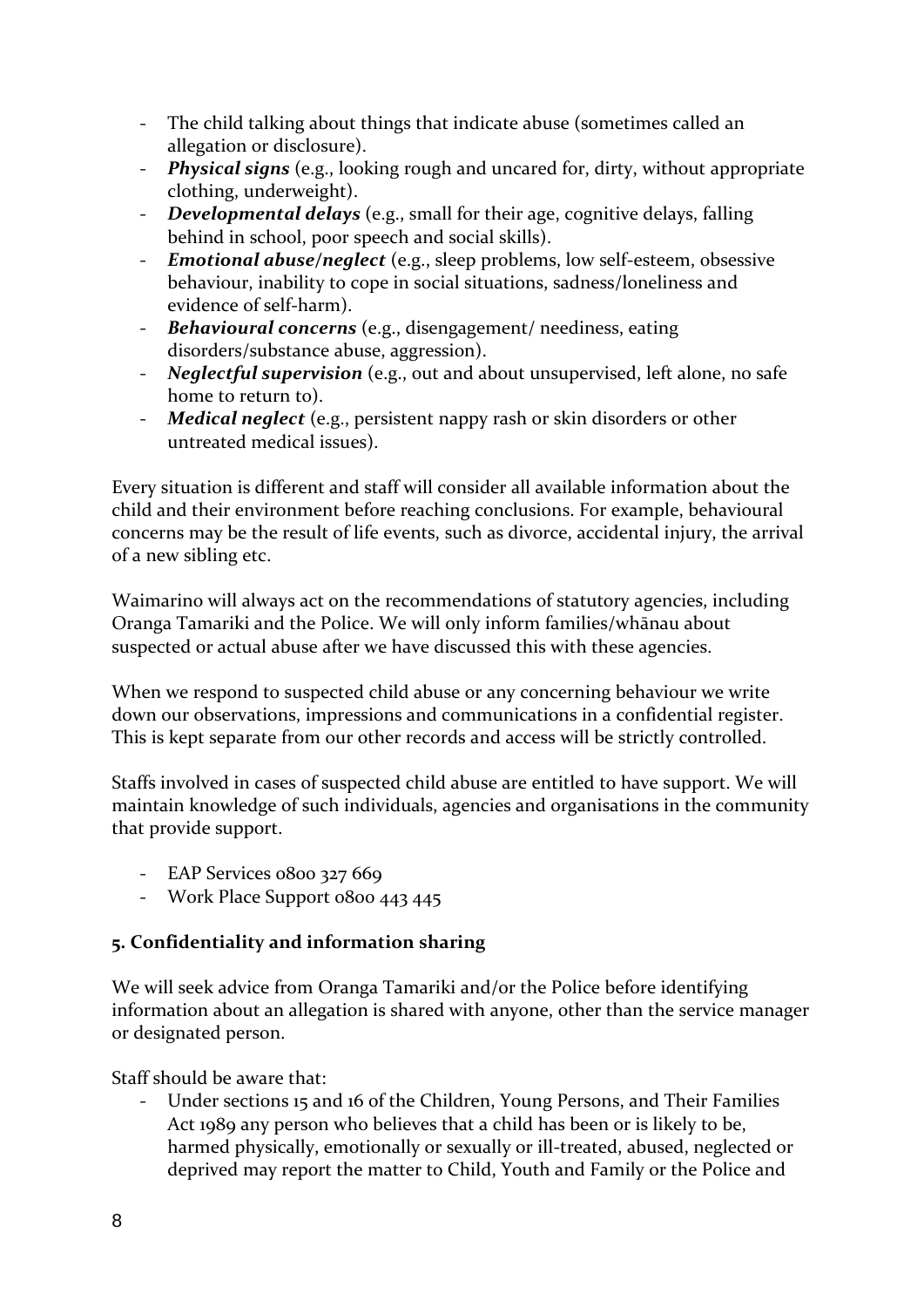provided the report is made in good faith, no civil, criminal or disciplinary proceedings may be brought against them.

- When collecting personal information about individuals, it is important to be aware of the requirements of the privacy principles – i.e., the need to collect the information directly from the individual concerned and when doing so to be transparent about: the purposes for collecting the information and how it will be used; who can see the information; where it is held; what is compulsory/voluntary information; and that people have a right to request access to and correction of their information.
- Staff may, however, disclose information under the Privacy Act/Health Information Privacy Code where there is good reason to do so – such as where there is a serious risk to individual health and safety. Disclosure about illtreatment or neglect of a child/young person may also be made to the Police or Child, Youth and Family under sections 15 and 16 of the Children, Young Persons, and Their Families Act 1989.

#### **6. Child safe practice guidelines**

To avoid situations where staff may be alone with children, all staff should examine the opportunities or possible situations where staff may be alone with children. Wherever possible an open door policy for all spaces should be used (excludes toilets).

Staff should be aware of where all children are at all times.

Visitors should be monitored at all times by staff and volunteers and outside instructors should be monitored by staff.

If activities require one to one physical contact (i.e., swimming, helping child, sharing a kayak etc.) parents and caregivers should be advised.

- Where a child or young person requires assistance, e.g., if they are intellectually or physically disabled, if possible involve the parents/caregivers and outside agencies (in education such as the Ministry of Education's Special Education group) to assist. If this assistance is not available, ensure that the staff members are aware of the appropriate procedures when giving assistance.
- Staff will at times be alone in a vehicle with a child (if they are the last child being dropped off or picked up). They are to ensure their own safety by having the child sit in the back seat of the vehicle. Unless an emergency requires it, children and young people are not to be taken from our organisation's premises, or from the programme we provide, without written parental consent.

-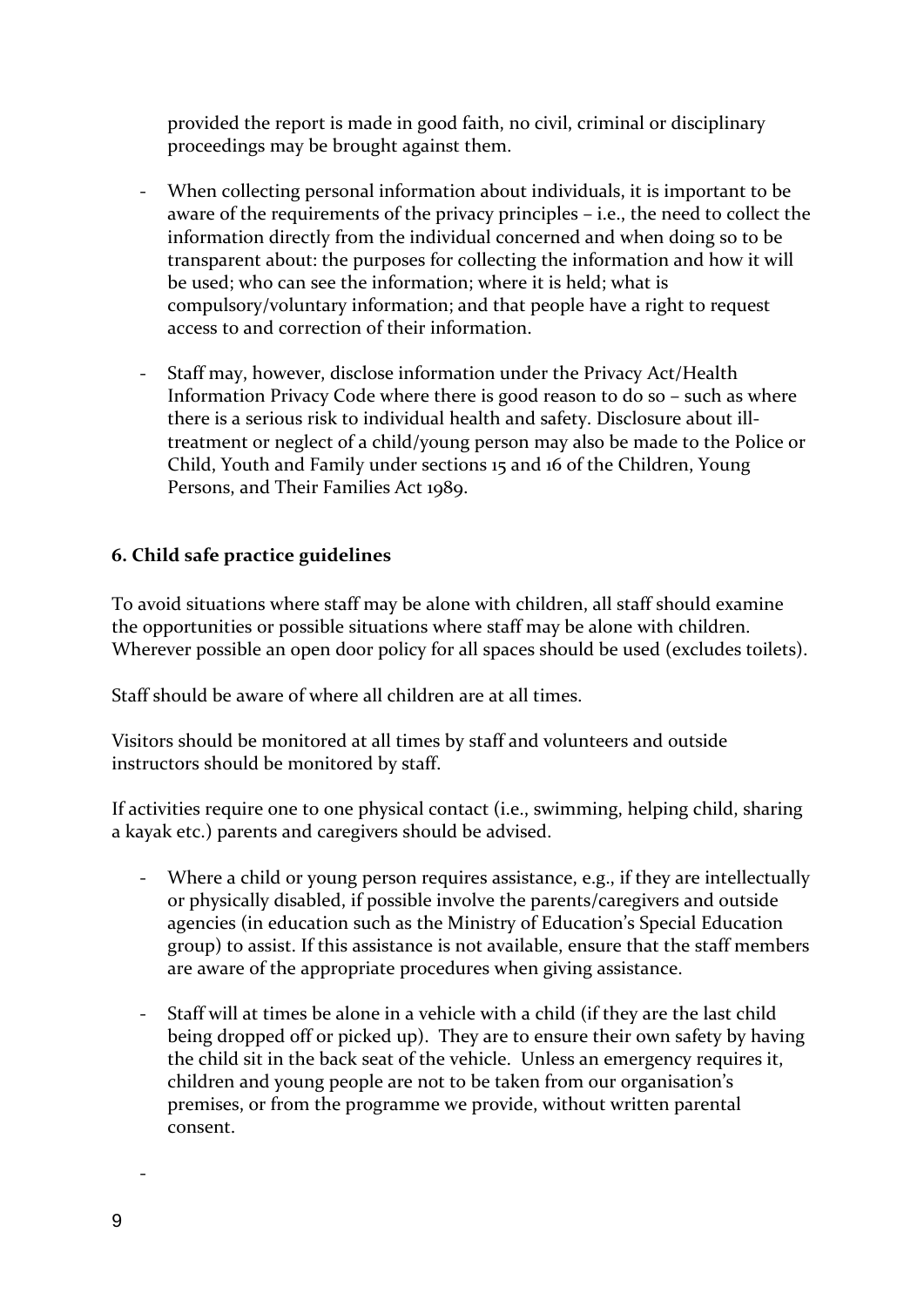#### **7. Child Disclosure Action Plan**

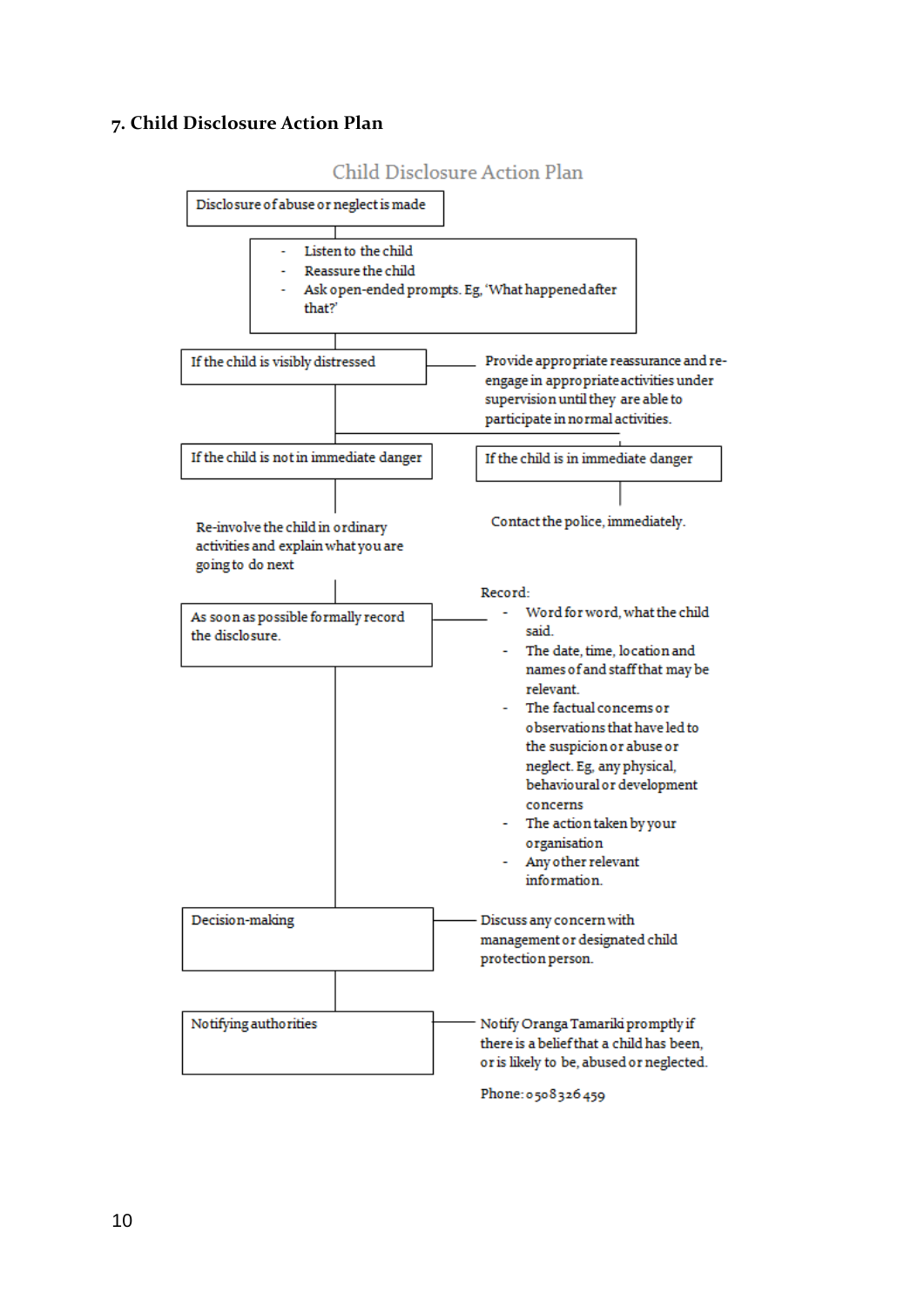#### **8. Procedures**

The safety and welfare of the young person is of paramount consideration in the implementation of the Waimarino Education Trust (WET) child protection procedures.

#### **9. Suspected or current ongoing abuse or neglect**

The following is a guide for staff who encounters child allegations of abuse, or suspected abuse.

## **Remain Calm**

- Listen.
- Ask open-ended questions (such as; what happened next?)
- Do not make promises, or commitments you cannot keep (such as; keeping this a secret. Abuse thrives in secrecy)
- Tell the child that you will need to consult with management about the best way to keep them safe.
- Respond to the child with calmness, and kindness. Except how the child may be feeling
- If the child is visibly distressed, provide appropriate reassurance and find an appropriate place for them to be - until they are able to return to ordinary activities.
- **Do not interview the child about what they have said.**
- Reassure the child that what happened was not okay, that you believe them that they are not in trouble.

#### **Keep a written record**

- As soon as possible, formally record what the child has said.
- Obtain only relevant facts. If, and when clarification is necessary.
- Accurately write down what the child has told you, what you said, and the date of their disclosure. Avoid making judgements. Simply record the facts. This may be used as part of your statement, or as evidence in court. It also reassures the child that you have heard them, that what they have said is important and that you are taking it seriously.

# **Get help**

- **Do not act alone**
- Report the conversation/disclosure to management
- If necessary, phone CAMHS (Child & Adolescent Mental Health Services 0800 333 061)
- Phone Oranga Tamarki (0508 326459) to make a formal disclosure.

#### **Inform and agree**

- An appropriate form of action will be agreed upon
- The staff members notes will be kept in a private and confidential file
- **If the child is in immediate danger, call police (111)**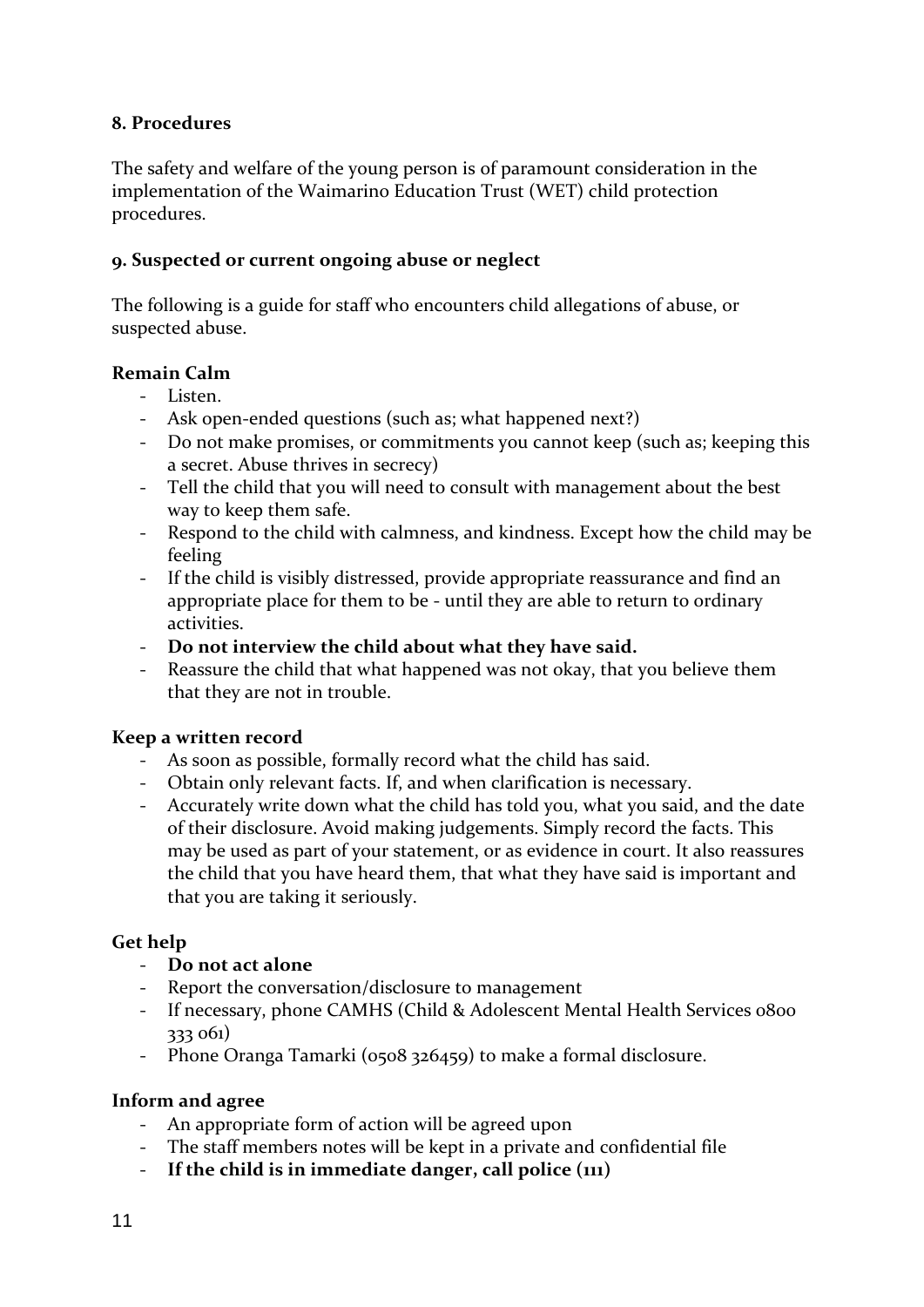# **Notify**

- If a notification to a statutory authority is agreed upon the time and date of this referral and who was spoken to will be noted in the file.
- Notifications to Oranga Tamariki can be made by; Phone (0508 326459), email [\(contact@ot.govt.nz\)](mailto:contact@ot.govt.nz)

#### **10. Procedures to follow when allegations of abuse are made against staff**

This policy is made on the basis that all children and young people, should be treated with dignity and respect. They have the right to have their needs met in a safe environment. When allegations are made that threated that safety, the centres management will act on those allegations, while taking care to treat the employee fairly.

## **Purpose**

To ensure or provide;

- The safety of this child is the first consideration
- That all complaints are taken seriously, and dealt with effectively.
- That in the case of a complaint of an employee, action is guided by the employment contract
- Clear guidance for management and employee in respect of any allegations received concerning children in the centre

# **Procedures**

The recommended procedures should be followed in the event of suspicion or disclosure of abuse against an employee. A child must be adequately protected. Management will have dual responsibility in respect for both the student and employee.

There are 2 procedures to be followed here;

- 1. The reporting procedure in regard to abuse or neglect of a child
- 2. The procedure of dealing with the employee

In all cases, it suggested that no one person should have the responsibility for dealing with both the reporting, and employment issues. It is suggested that senior management would have responsibility of dealing with the employment issues, and OSCAR manager would have the responsibility of working with the child. The senior management should consult with the OSCAR manager to ensure implementation of the child protection policy regarding reporting in that the child is being supported.

The following steps will be taken when dealing with an employee;

The senior management should be informed as soon as possible